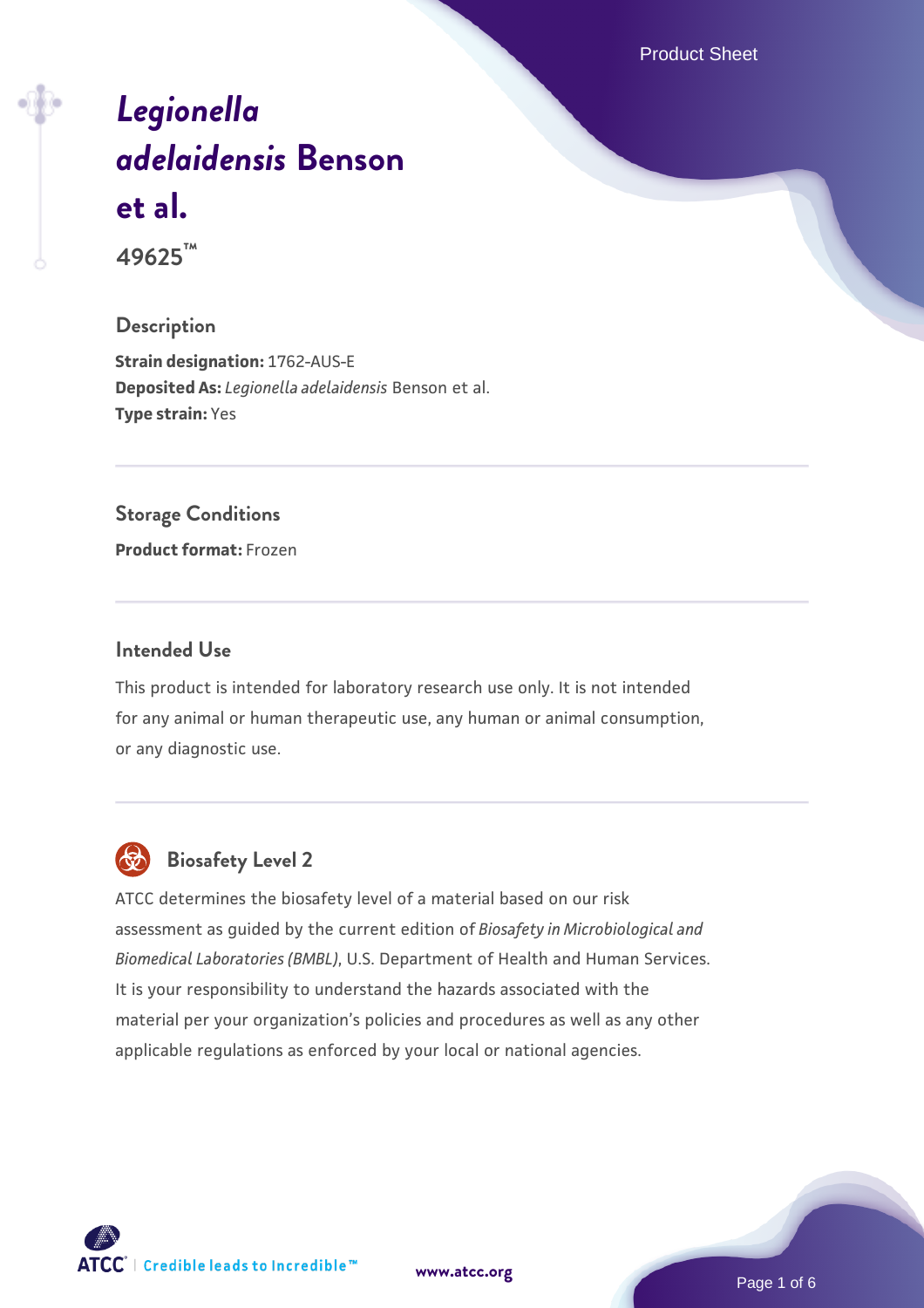#### *[Legionella adelaidensis](https://www.atcc.org/products/49625)* [Benson et al.](https://www.atcc.org/products/49625) **Product Sheet** Product Sheet **49625**

ATCC highly recommends that appropriate personal protective equipment is always used when handling vials. For cultures that require storage in liquid nitrogen, it is important to note that some vials may leak when submersed in liquid nitrogen and will slowly fill with liquid nitrogen. Upon thawing, the conversion of the liquid nitrogen back to its gas phase may result in the vial exploding or blowing off its cap with dangerous force creating flying debris. Unless necessary, ATCC recommends that these cultures be stored in the vapor phase of liquid nitrogen rather than submersed in liquid nitrogen.

## **Certificate of Analysis**

For batch-specific test results, refer to the applicable certificate of analysis that can be found at www.atcc.org.

#### **Growth Conditions**

**Medium:**  [ATCC Medium 1099: CYE \(Charcoal Yeast Extract\) Buffered Medium](https://www.atcc.org/-/media/product-assets/documents/microbial-media-formulations/1/0/9/9/atcc-medium-1099.pdf?rev=ec01e4deb9164a2eb323ff2f0bf77c89) **Temperature:** 35°C **Atmosphere: 95% Air, 5% CO<sub>2</sub>** 

#### **Handling Procedures**

**1. Keep vial frozen until ready to use, then thaw.**

**2. Transfer thawed aliquot into a single tube of #1099 broth (5 to 6 ml). Mix well.**

**3. You may inoculate slants heavily with broth, creating a biphasic culture, but this strain does not grow well on plates.**

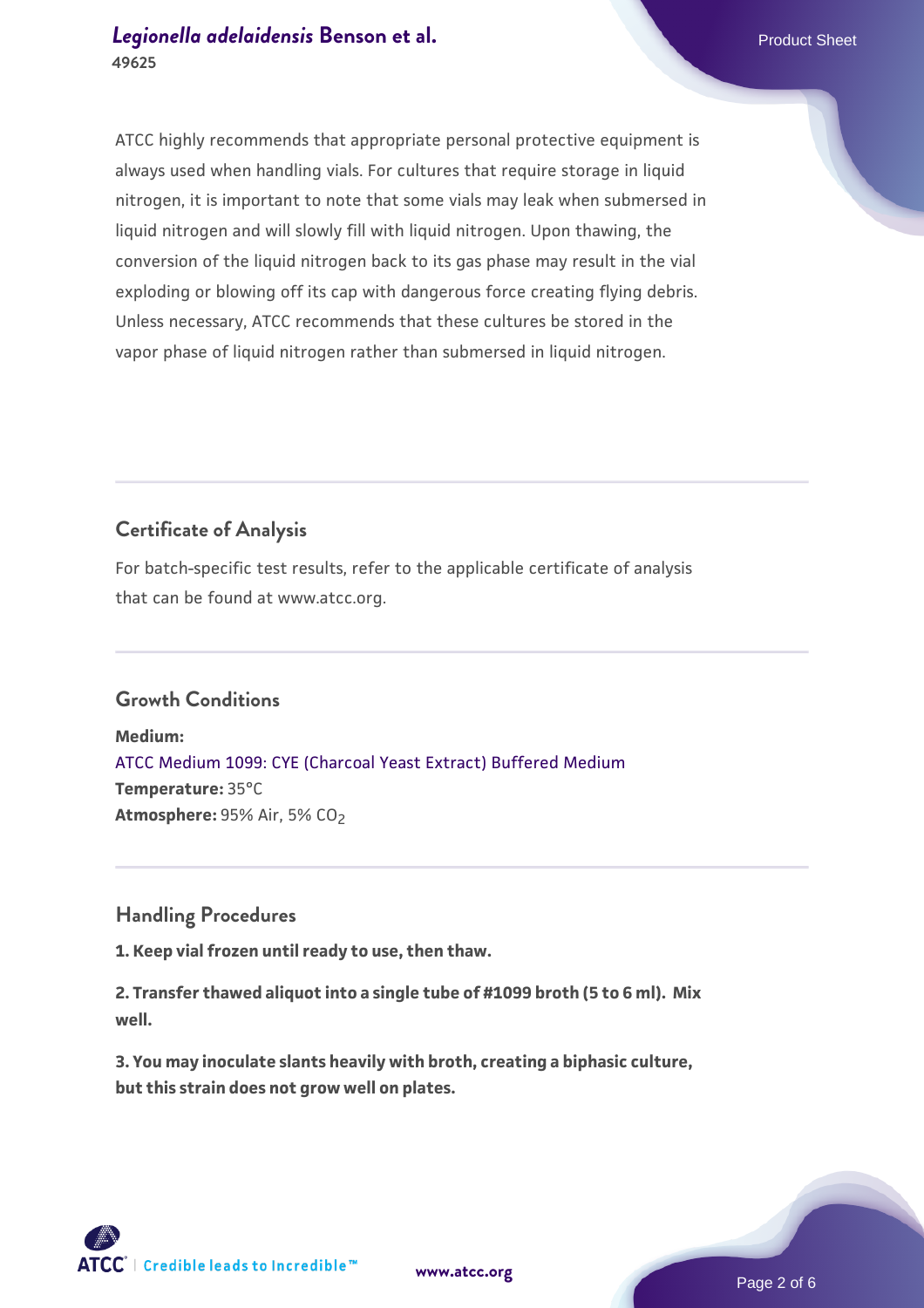**4. Incubate at 35oC in an atmosphere of 5% CO2 for 48-72 hours. Loosen the screw caps during the incubation period.**

#### **Notes**

Strain shows growth by uniform turbidity throughout the broth.

*Legionella* species are nutritionally fastidious and are inhibited by media of poor caliber, so strict attention should be paid to the quality of the ingredients. The pH of the medium should be checked when cool, and is most critical. Unbuffered medium should not be used. Exposure of medium to light, particularly when hot, may also result in the accumulation of peroxides, which can be inhibitory to the bacteria.

Subculturing to maintain culture is discouraged because of the possibility of mutation, selection of variants, or contamination. To minimize changes, it is recommended that cells be harvested and stored at -70°C or below.

Additional information on this culture is available on the ATCC web site at www.atcc.org.

#### **Material Citation**

If use of this material results in a scientific publication, please cite the material in the following manner: *Legionella adelaidensis* Benson et al. (ATCC 49625)

#### **References**

References and other information relating to this material are available at www.atcc.org.

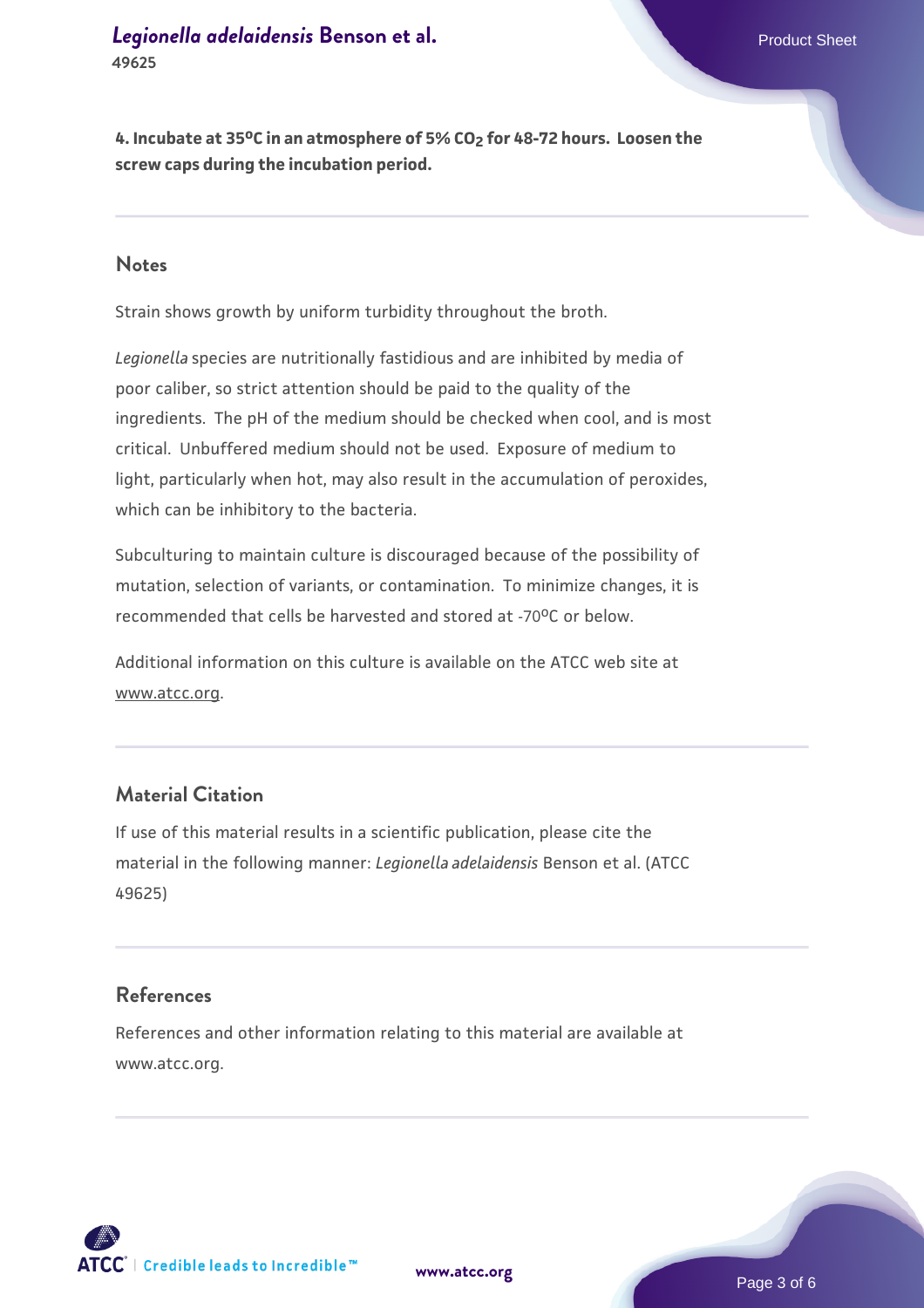*[Legionella adelaidensis](https://www.atcc.org/products/49625)* [Benson et al.](https://www.atcc.org/products/49625) **Product Sheet Allen Account Sheet Allen Account Sheet Allen Account Sheet 49625**

#### **Warranty**

The product is provided 'AS IS' and the viability of ATCC® products is warranted for 30 days from the date of shipment, provided that the customer has stored and handled the product according to the information included on the product information sheet, website, and Certificate of Analysis. For living cultures, ATCC lists the media formulation and reagents that have been found to be effective for the product. While other unspecified media and reagents may also produce satisfactory results, a change in the ATCC and/or depositor-recommended protocols may affect the recovery, growth, and/or function of the product. If an alternative medium formulation or reagent is used, the ATCC warranty for viability is no longer valid. Except as expressly set forth herein, no other warranties of any kind are provided, express or implied, including, but not limited to, any implied warranties of merchantability, fitness for a particular purpose, manufacture according to cGMP standards, typicality, safety, accuracy, and/or noninfringement.

#### **Disclaimers**

This product is intended for laboratory research use only. It is not intended for any animal or human therapeutic use, any human or animal consumption, or any diagnostic use. Any proposed commercial use is prohibited without a license from ATCC.

While ATCC uses reasonable efforts to include accurate and up-to-date information on this product sheet, ATCC makes no warranties or representations as to its accuracy. Citations from scientific literature and patents are provided for informational purposes only. ATCC does not warrant that such information has been confirmed to be accurate or complete and the customer bears the sole responsibility of confirming the accuracy and completeness of any such information.

This product is sent on the condition that the customer is responsible for and assumes all risk and responsibility in connection with the receipt, handling,



**[www.atcc.org](http://www.atcc.org)**

Page 4 of 6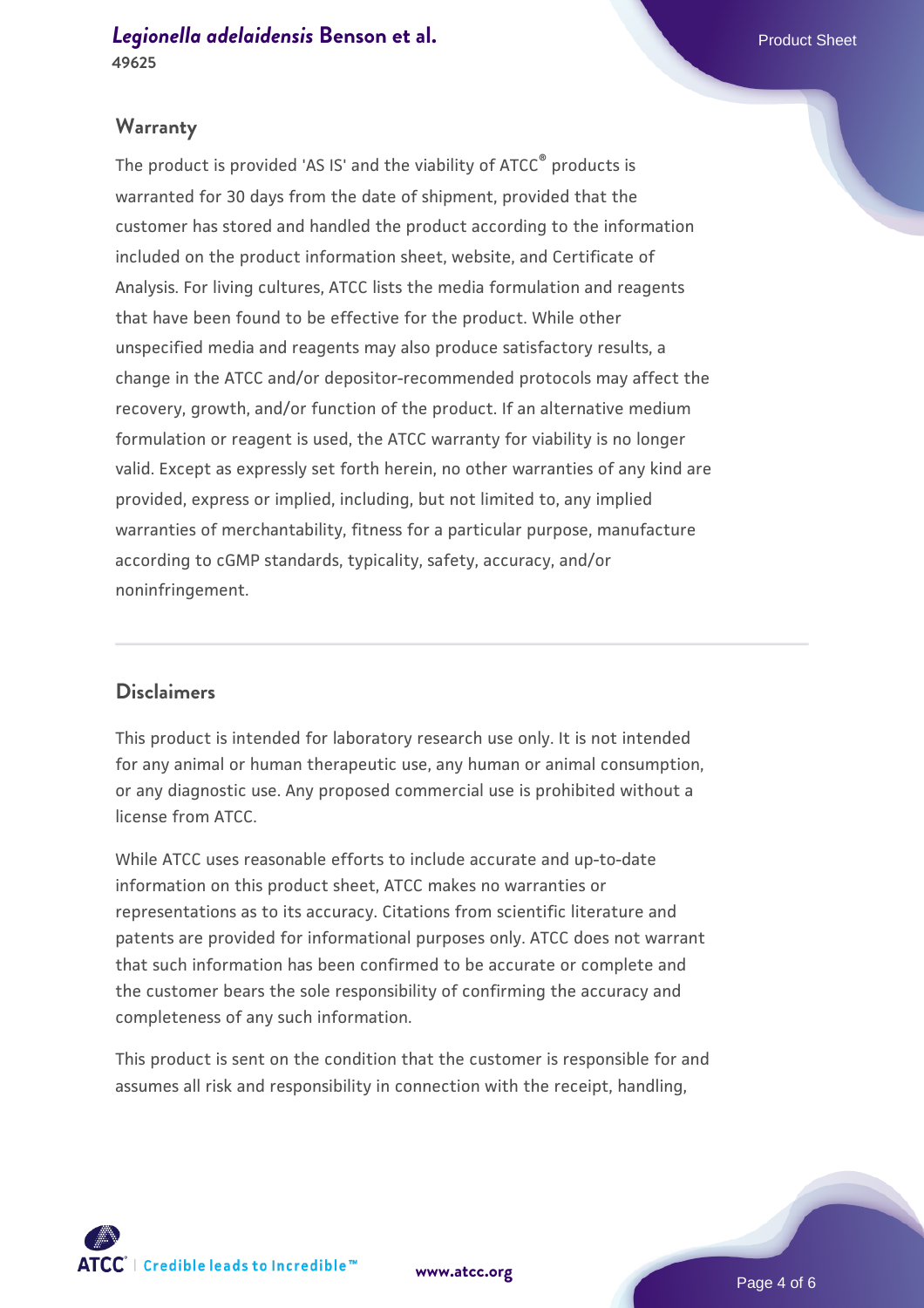storage, disposal, and use of the ATCC product including without limitation taking all appropriate safety and handling precautions to minimize health or environmental risk. As a condition of receiving the material, the customer agrees that any activity undertaken with the ATCC product and any progeny or modifications will be conducted in compliance with all applicable laws, regulations, and guidelines. This product is provided 'AS IS' with no representations or warranties whatsoever except as expressly set forth herein and in no event shall ATCC, its parents, subsidiaries, directors, officers, agents, employees, assigns, successors, and affiliates be liable for indirect, special, incidental, or consequential damages of any kind in connection with or arising out of the customer's use of the product. While reasonable effort is made to ensure authenticity and reliability of materials on deposit, ATCC is not liable for damages arising from the misidentification or misrepresentation of such materials.

Please see the material transfer agreement (MTA) for further details regarding the use of this product. The MTA is available at www.atcc.org.

#### **Copyright and Trademark Information**

© ATCC 2021. All rights reserved.

ATCC is a registered trademark of the American Type Culture Collection.

#### **Revision**

This information on this document was last updated on 2021-05-19

#### **Contact Information**

ATCC 10801 University Boulevard Manassas, VA 20110-2209 USA